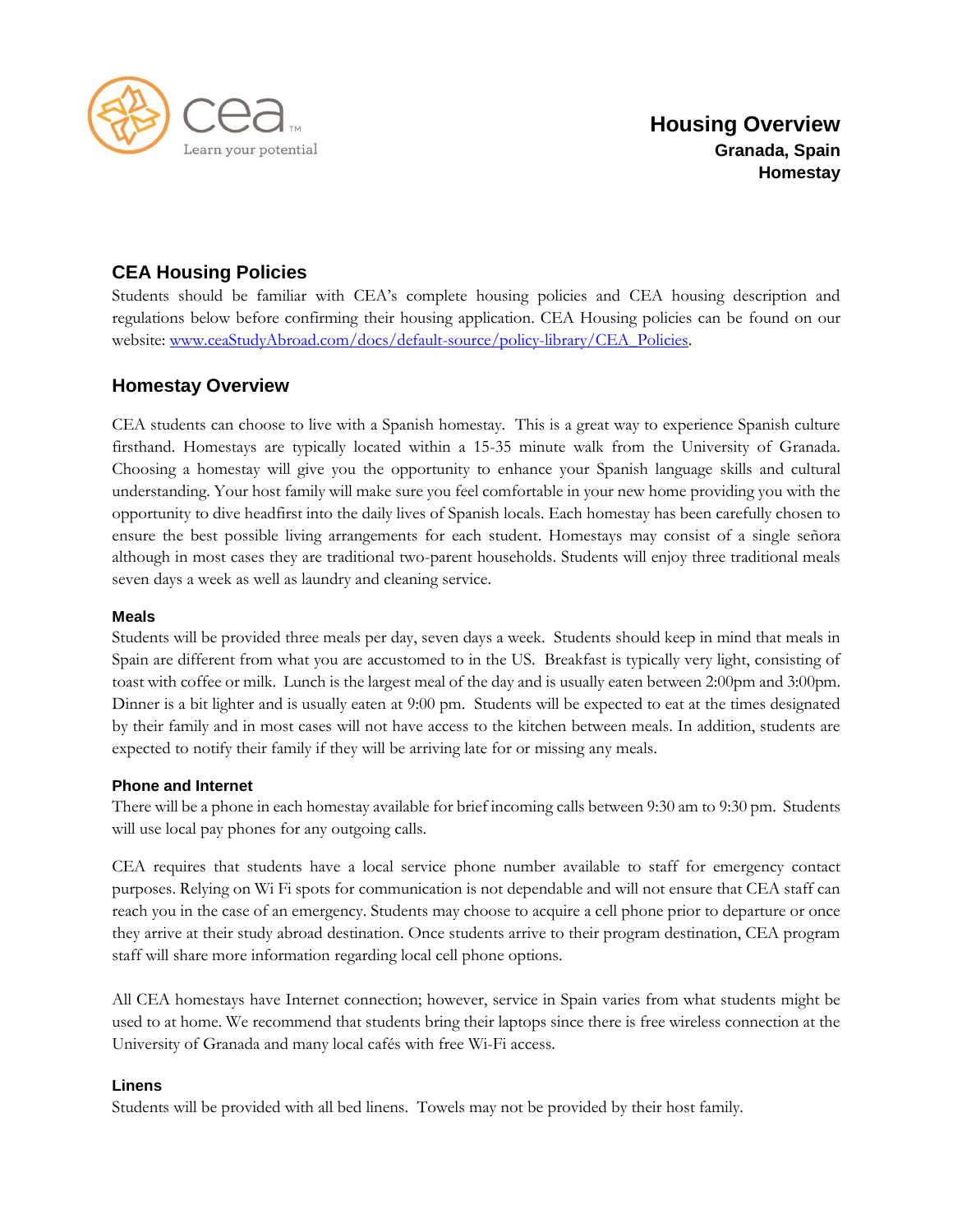# **Laundry**

Students will receive laundry service at least once per week. Students will not have access to laundry facilities in their homestay.

#### **Smoking**

Smoking may be permitted in some homestays. Each host family will provide specific details about whether or not they permit smoking in the flat and if so, where smoking is permitted.

#### **Amenities**

As a guest in someone's home, students should always ask before using items in the home.

All rooms are fully furnished including a bed, desk, dresser, closet, and shared bathroom. As guest in someone's home, students should always ask before using items in the home. Please also note, students will be required to take quick showers (10 minutes maximum) and may be taken between 7:30 am to 10:00 pm. Students are allowed only one shower per day.

#### **Guests**

CEA students are responsible for the conduct of their guests while in CEA housing. Overnight guests are not permitted in any housing assignment.

CEA students must notify their host family in advance if they plan to bring a guest into the flat.

#### **Curfew**

There is no curfew in any homestay. However, students must be respectful of their family when coming home late.

#### **Keys & Security**

Each student will be issued keys to their housing upon check-in. Under no circumstances may students make a copy of their keys. In the event that keys are lost during the program, students will be responsible for the cost of replacement. A minimum fee of \$50 will be deducted from the program damage deposit for each set of keys not returned upon completion of the program. In addition, students are required to follow any additional security procedures as dictated by their specific housing assignment/facility.

#### **Housing checks**

CEA will monitor together with the housing provider the check in process before the student arrival. In case of any problem relating the furniture or amenities in the homestay, CEA together with the housing provider will monitor this situation. Students must adhere to the proper check-out procedures when vacating CEA housing, which include turning in keys, removing personal items, waste and debris, and leaving the room/apartment in an acceptable and clean condition.

The CEA Onsite Staff will make every effort to inform students of any fees that will be withheld from the program deposit prior to departure; however, CEA reserves the right to inspect housing after students' departure.

#### **Housing Problems**

In case of housing problems, students must contact the CEA Onsite staff immediately. The Onsite staff will work with the family and the student to facilitate communication and try to resolve any problem that may arise.